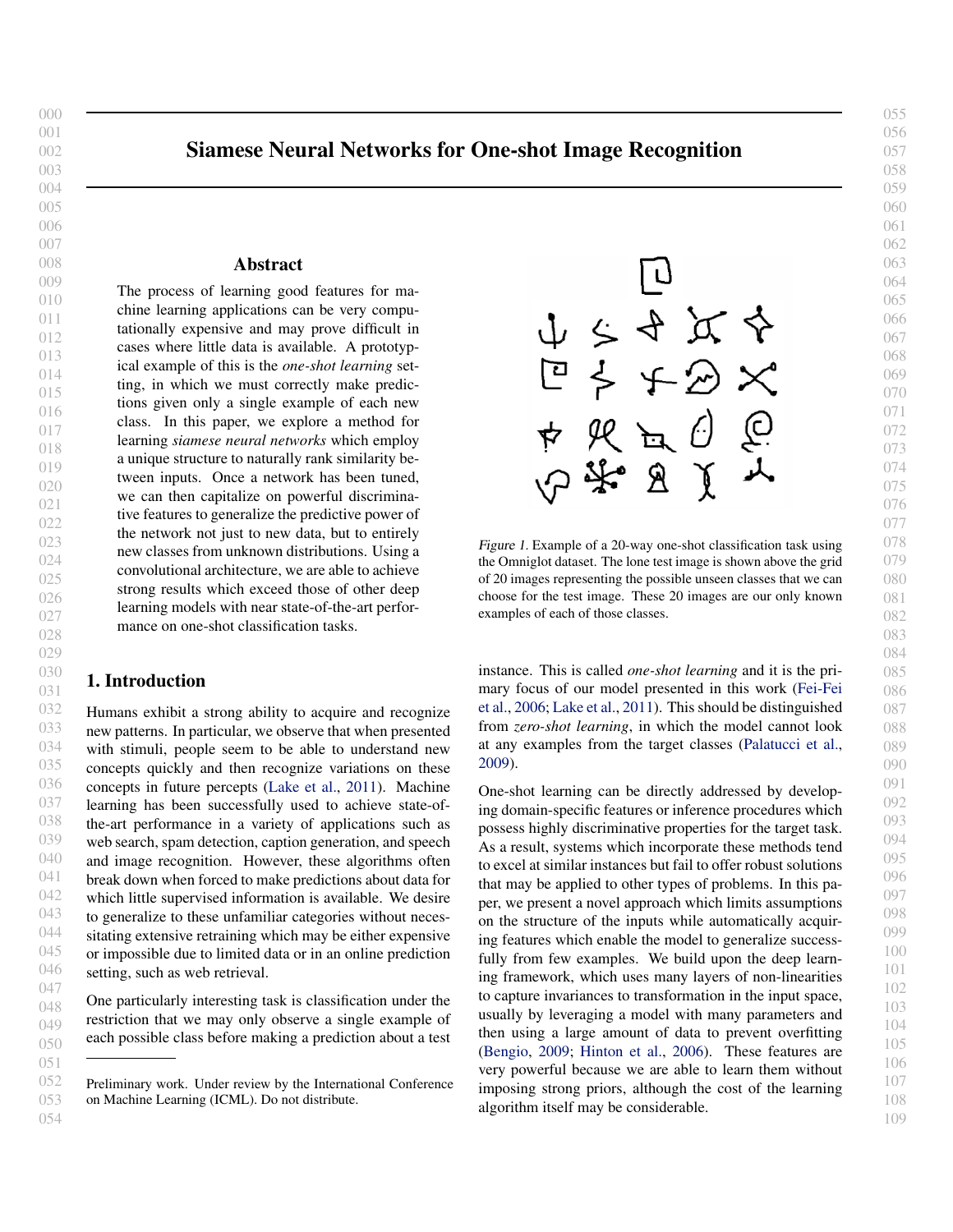

Figure 2. Our general strategy. 1) Train a model to discriminate between a collection of same/different pairs. 2) Generalize to evaluate new categories based on learned feature mappings for verification.

### 2. Approach

In general, we learn image representations via a supervised metric-based approach with siamese neural networks, then reuse that network's features for one-shot learning without any retraining.

In our experiments, we restrict our attention to character recognition, although the basic approach can be replicated for almost any modality (Figure 2). For this domain, we employ large siamese convolutional neural networks which a) are capable of learning generic image features useful for making predictions about unknown class distributions even when very few examples from these new distributions are available; b) are easily trained using standard optimization techniques on pairs sampled from the source data; and c) provide a competitive approach that does not rely upon domain-specific knowledge by instead exploiting deep learning techniques.

164 To develop a model for one-shot image classification, we aim to first learn a neural network that can discriminate between the class-identity of image pairs, which is the standard *verification* task for image recognition. We hypothesize that networks which do well at at verification should generalize to one-shot classification. The verification model learns to identify input pairs according to the probability that they belong to the same class or different classes. This model can then be used to evaluate new images, exactly one per novel class, in a pairwise manner against the test image. The pairing with the highest score according to the verification network is then awarded the highest probability for the one-shot task. If the features learned by the verification model are sufficient to confirm or deny the identity of characters from one set of alphabets, then they ought to be sufficient for other alphabets, provided that the model has been exposed to a variety of alphabets to encourage variance amongst the learned features.

### 3. Related Work

Overall, research into one-shot learning algorithms is fairly immature and has received limited attention by the machine learning community. There are nevertheless a few key lines of work which precede this paper.

The seminal work towards one-shot learning dates back to the early 2000's with work by Li Fei-Fei et al. The authors developed a variational Bayesian framework for oneshot image classification using the premise that previously learned classes can be leveraged to help forecast future ones when very few examples are available from a given class [\(Fe-Fei et al.,](#page-6-0) [2003;](#page-6-0) [Fei-Fei et al.,](#page-6-0) [2006\)](#page-6-0). More recently, Lake et al. approached the problem of one-shot learning from the point of view of cognitive science, addressing one-shot learning for character recognition with a method called Hierarchical Bayesian Program Learning (HBPL) [\(2013\)](#page-7-0). In a series of several papers, the authors modeled the process of drawing characters generatively to decompose the image into small pieces [\(Lake et al.,](#page-7-0) [2011;](#page-7-0) [2012\)](#page-7-0). The goal of HBPL is to determine a structural explanation for the observed pixels. However, inference under HBPL is difficult since the joint parameter space is very large, leading to an intractable integration problem.

Some researchers have considered other modalities or transfer learning approaches. Lake et al. have some very recent work which uses a generative Hierarchical Hidden Markov model for speech primitives combined with a Bayesian inference procedure to recognize new words by unknown speakers [\(2014\)](#page-7-0). Maas and Kemp have some of the only published work using Bayesian networks to predict attributes for Ellis Island passenger data [\(2009\)](#page-7-0). Wu and Dennis address one-shot learning in the context of path planning algorithms for robotic actuation [\(2012\)](#page-7-0). Lim focuses on how to "borrow" examples from other classes in the training set by adapting a measure of how much each category should be weighted by each training exemplar in the loss function [\(2012\)](#page-7-0). This idea can be useful for data sets where very few examples exist for some classes, providing a flexible and continuous means of incorporating inter-class information into the model.

## 4. Deep Siamese Networks for Image **Verification**

Siamese nets were first introduced in the early 1990s by Bromley and LeCun to solve signature verification as an image matching problem [\(Bromley et al.,](#page-6-0) [1993\)](#page-6-0). A siamese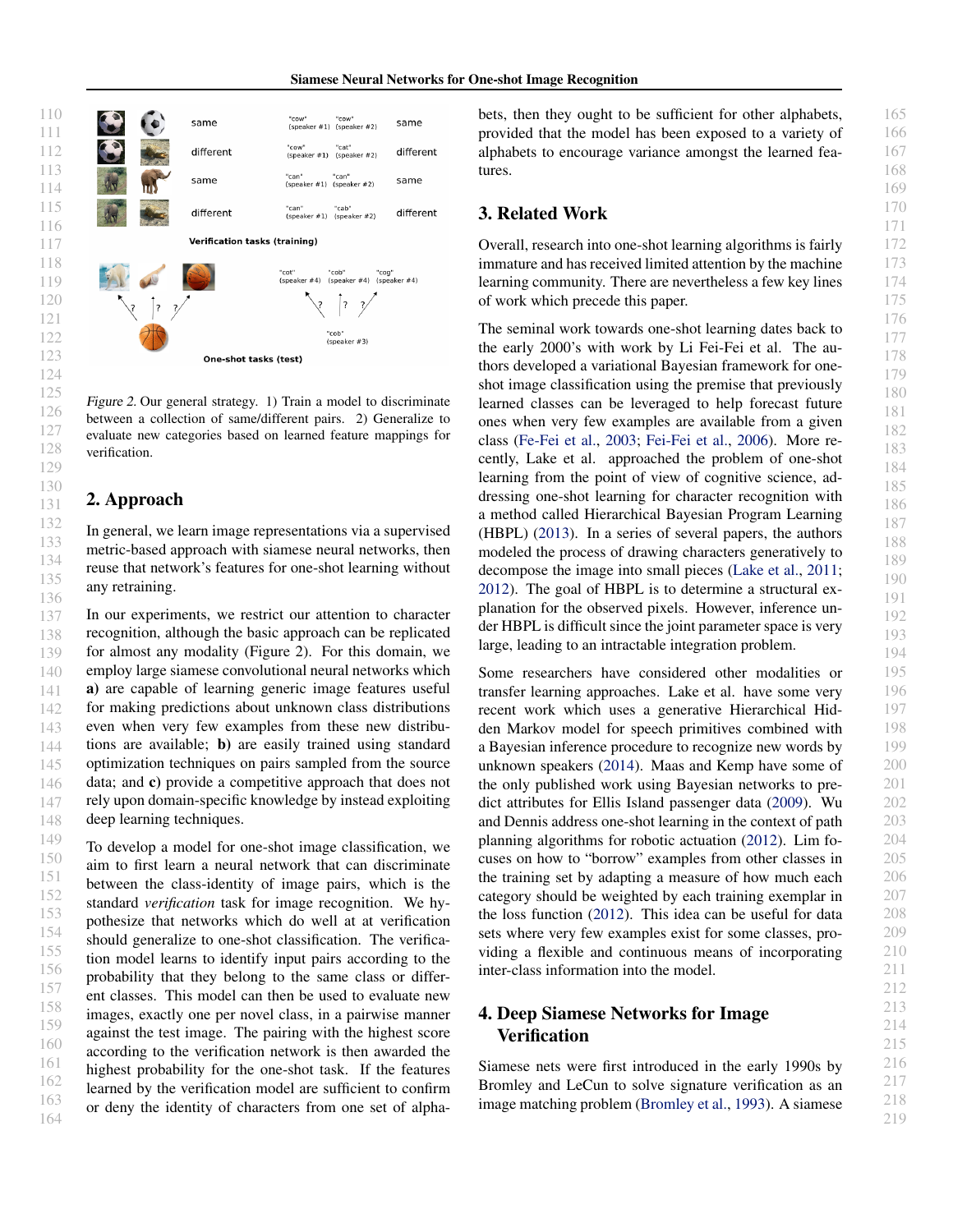

Figure 3. A simple 2 hidden layer siamese network for binary classification with logistic prediction  $p$ . The structure of the network is replicated across the top and bottom sections to form twin networks, with shared weight matrices at each layer.

neural network consists of twin networks which accept distinct inputs but are joined by an energy function at the top. This function computes some metric between the highestlevel feature representation on each side (Figure 3). The parameters between the twin networks are tied. Weight tying guarantees that two extremely similar images could not possibly be mapped by their respective networks to very different locations in feature space because each network computes the same function. Also, the network is symmetric, so that whenever we present two distinct images to the twin networks, the top conjoining layer will compute the same metric as if we were to we present the same two images but to the opposite twins.

In LeCun et al., the authors used a contrastive energy function which contained dual terms to decrease the energy of like pairs and increase the energy of unlike pairs [\(2005\)](#page-6-0). However, in this paper we use the weighted  $L_1$  distance between the twin feature vectors  $\mathbf{h}_1$  and  $\mathbf{h}_2$  combined with a sigmoid activation, which maps onto the interval  $[0, 1]$ . Thus a *cross-entropy* objective is a natural choice for training the network. Note that in LeCun et al., they directly learned the similarity metric, which was implictly defined by the energy loss, whereas we fix the metric as specified above, following the approach in Facebook's DeepFace paper [\(Taigman et al.,](#page-7-0) [2014\)](#page-7-0).

Our best-performing models use multiple convolutional layers before the fully-connected layers and top-level energy function. Convolutional neural networks have achieved exceptional results in many large-scale computer vision applications, particularly in image recognition tasks [\(Bengio,](#page-6-0) [2009;](#page-6-0) [Krizhevsky et al.,](#page-7-0) [2012;](#page-7-0) [Simonyan & Zis](#page-7-0)[serman,](#page-7-0) [2014;](#page-7-0) [Srivastava,](#page-7-0) [2013\)](#page-7-0).

Several factors make convolutional networks especially appealing. Local connectivity can greatly reduce the number of parameters in the model, which inherently provides some form of built-in regularization, although convolutional layers are computationally more expensive than standard nonlinearities. Also, the convolution operation used in these networks has a direct filtering interpretation, where each feature map is convolved against input features to identify patterns as groupings of pixels. Thus, the outputs of each convolutional layer correspond to important spatial features in the original input space and offer some robustness to simple. Finally, very fast CUDA libraries are now available in order to build large convolutional networks without an unacceptable amount of training time [\(Mnih,](#page-7-0) [2009;](#page-7-0) [Krizhevsky et al.,](#page-7-0) [2012;](#page-7-0) [Simonyan & Zisser](#page-7-0)[man,](#page-7-0) [2014\)](#page-7-0).

We now detail both the structure of the siamese nets and the specifics of the learning algorithm used in our experiments.

#### 4.1. Model

Our standard model is a siamese convolutional neural network with L layers each with  $N_l$  units, where  $h_{1,l}$  represents the hidden vector in layer l for the first twin, and  $h_{2,l}$ denotes the same for the second twin. We use exclusively rectified linear (ReLU) units in the first  $L - 2$  layers and sigmoidal units in the remaining layers.

The model consists of a sequence of convolutional layers, each of which uses a single channel with filters of varying size and a fixed stride of 1. The number of convolutional filters is specified as a multiple of 16 to optimize performance. The network applies a ReLU activation function to the output feature maps, optionally followed by maxpooling with a filter size and stride of 2. Thus the kth filter map in each layer takes the following form:

$$
a_{1,m}^{(k)} = \max \text{-pool}(\max(0, \mathbf{W}_{l-1,l}^{(k)} \star \mathbf{h}_{1,(l-1)} + \mathbf{b}_l), 2)
$$
  

$$
a_{2,m}^{(k)} = \max \text{-pool}(\max(0, \mathbf{W}_{l-1,l}^{(k)} \star \mathbf{h}_{2,(l-1)} + \mathbf{b}_l), 2)
$$

where  $W_{l-1,l}$  is the 3-dimensional tensor representing the feature maps for layer  $l$  and we have taken  $\star$  to be the *valid* convolutional operation corresponding to returning only those output units which were the result of complete overlap between each convolutional filter and the input feature maps.

The units in the final convolutional layer are flattened into a single vector. This convolutional layer is followed by a fully-connected layer, and then one more layer computing the induced distance metric between each siamese twin, which is given to a single sigmoidal output unit. More precisely, the prediction vector is given as  $p =$  $\sigma(\sum_j \alpha_j | \mathbf{h}_{1,L-1}^{(j)} ~-~ \mathbf{h}_{2,L}^{(j)}$  $\mathcal{L}_{2,L-1}^{(j)}$ ), where  $\sigma$  is the sigmoidal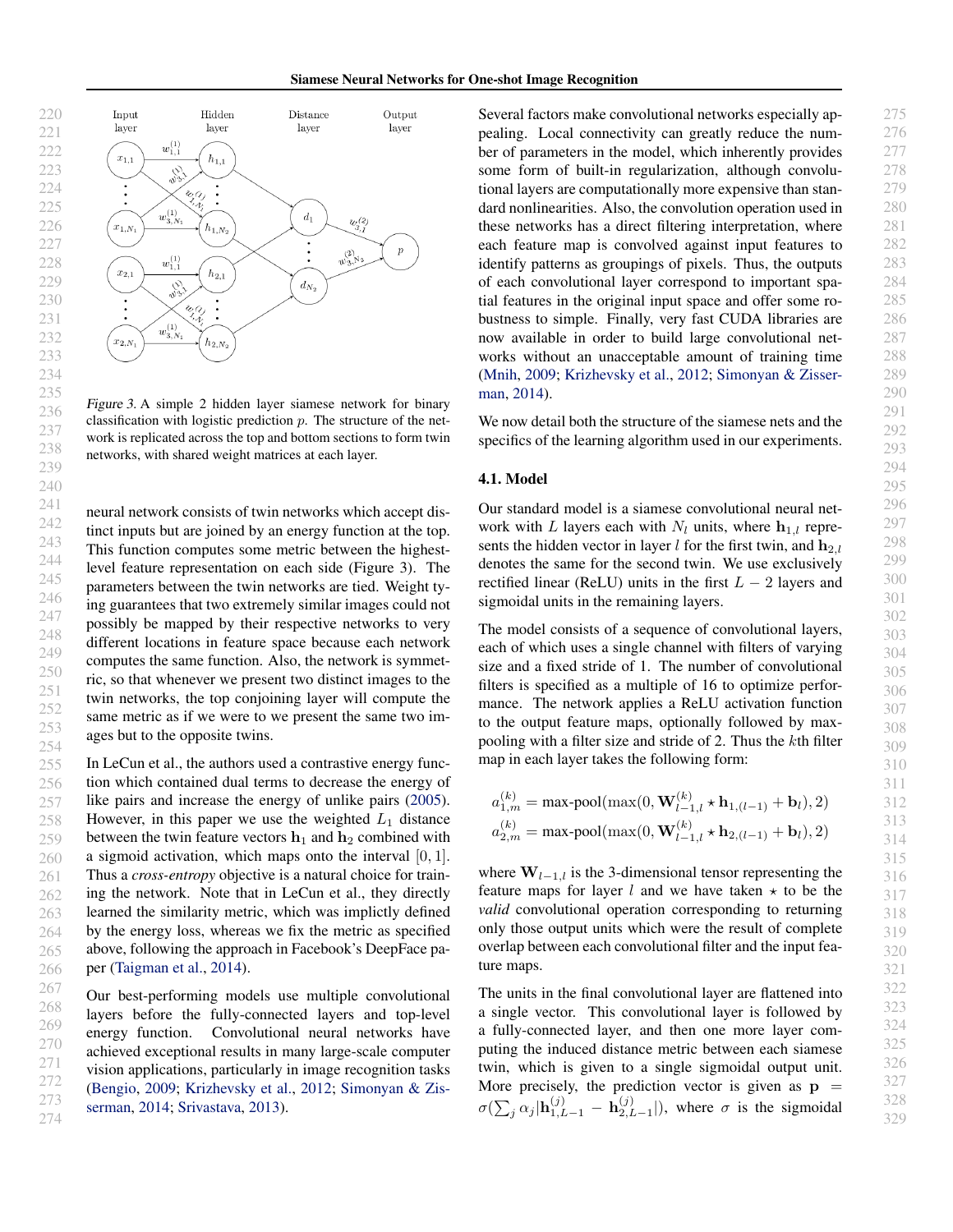Siamese Neural Networks for One-shot Image Recognition



Figure 4. Best convolutional architecture selected for verification task. Siamese twin is not depicted, but joins immediately after the 4096 unit fully-connected layer where the L1 component-wise distance between vectors is computed.

activation function. This final layer induces a metric on the learned feature space of the  $(L - 1)$ th hidden layer and scores the similarity between the two feature vectors. The  $\alpha_i$  are additional parameters that are learned by the model during training, weighting the importance of the component-wise distance. This defines a final Lth fully-connected layer for the network which joins the two siamese twins.

We depict one example above (Figure 4), which shows the largest version of our model that we considered. This network also gave the best result for any network on the verification task.

#### 4.2. Learning

**Loss function.** Let  $M$  represent the minibatch size, where i indexes the ith minibatch. Now let  $y(x_1^{(i)}, x_2^{(i)})$  be a length- $M$  vector which contains the labels for the minibatch, where we assume  $y(x_1^{(i)}, x_2^{(i)}) = 1$  whenever  $x_1$  and  $x_2$  are from the same character class and  $y(x_1^{(i)}, x_2^{(i)}) = 0$ otherwise. We impose a regularized cross-entropy objective on our binary classifier of the following form:

$$
\mathcal{L}(x_1^{(i)}, x_2^{(i)}) = \mathbf{y}(x_1^{(i)}, x_2^{(i)}) \log \mathbf{p}(x_1^{(i)}, x_2^{(i)}) +
$$
  

$$
(1 - \mathbf{y}(x_1^{(i)}, x_2^{(i)})) \log (1 - \mathbf{p}(x_1^{(i)}, x_2^{(i)})) + \boldsymbol{\lambda}^T |\mathbf{w}|^2
$$

**Optimization.** This objective is combined with standard backpropagation algorithm, where the gradient is additive across the twin networks due to the tied weights. We fix a minibatch size of 128 with learning rate  $\eta_i$ , momentum  $\mu_i$ , and  $L_2$  regularization weights  $\lambda_i$  defined layer-wise, so that our update rule at epoch  $T$  is as follows:

$$
\mathbf{w}_{kj}^{(T)}(x_1^{(i)}, x_2^{(i)}) = \mathbf{w}_{kj}^{(T)} + \Delta \mathbf{w}_{kj}^{(T)}(x_1^{(i)}, x_2^{(i)}) + 2\lambda_j |\mathbf{w}_{kj}|
$$
  

$$
\Delta \mathbf{w}_{kj}^{(T)}(x_1^{(i)}, x_2^{(i)}) = -\eta_j \nabla w_{kj}^{(T)} + \mu_j \Delta \mathbf{w}_{kj}^{(T-1)}
$$

where  $\nabla w_{kj}$  is the partial derivative with respect to the weight between the jth neuron in some layer and the kth neuron in the successive layer.

Weight initialization. We initialized all network weights in the convolutional layers from a normal distribution with zero-mean and a standard deviation of  $10^{-2}$ . Biases were also initialized from a normal distribution, but with mean 0.5 and standard deviation  $10^{-2}$ . In the fully-connected layers, the biases were initialized in the same way as the convolutional layers, but the weights were drawn from a much wider normal distribution with zero-mean and standard deviation  $2 \times 10^{-1}$ .

Learning schedule. Although we allowed for a different learning rate for each layer, learning rates were decayed uniformly across the network by 1 percent per epoch, so that  $\eta_j^{(T)} = 0.99 \eta_j^{(T-1)}$ . We found that by annealing the learning rate, the network was able to converge to local minima more easily without getting stuck in the error surface. We fixed momentum to start at 0.5 in every layer, increasing linearly each epoch until reaching the value  $\mu_i$ , the individual momentum term for the  $j$ th layer.

We trained each network for a maximum of 200 epochs, but monitored *one-shot validation error* on a set of 320 oneshot learning tasks generated randomly from the alphabets and drawers in the validation set. When the validation error did not decrease for 20 epochs, we stopped and used the parameters of the model at the best epoch according to the one-shot validation error. If the validation error continued to decrease for the entire learning schedule, we saved the final state of the model generated by this procedure.

Hyperparameter optimization. We used the beta version of Whetlab, a Bayesian optimization framework, to perform hyperparameter selection. For learning schedule and regularization hyperparameters, we set the layerwise learning rate  $\eta_j \in [10^{-4}, 10^{-1}]$ , layer-wise momentum  $\mu_i \in [0, 1]$ , and layer-wise  $L_2$  regularization penalty  $\lambda_i \in [0, 0.1]$ . For network hyperparameters, we let the size of convolutional filters vary from 3x3 to 20x20, while the number of convolutional filters in each layer varied from 16 to 256 using multiples of 16. Fully-connected layers ranged from 128 to 4096 units, also in multiples of 16. We set the optimizer to maximize one-shot validation set accu-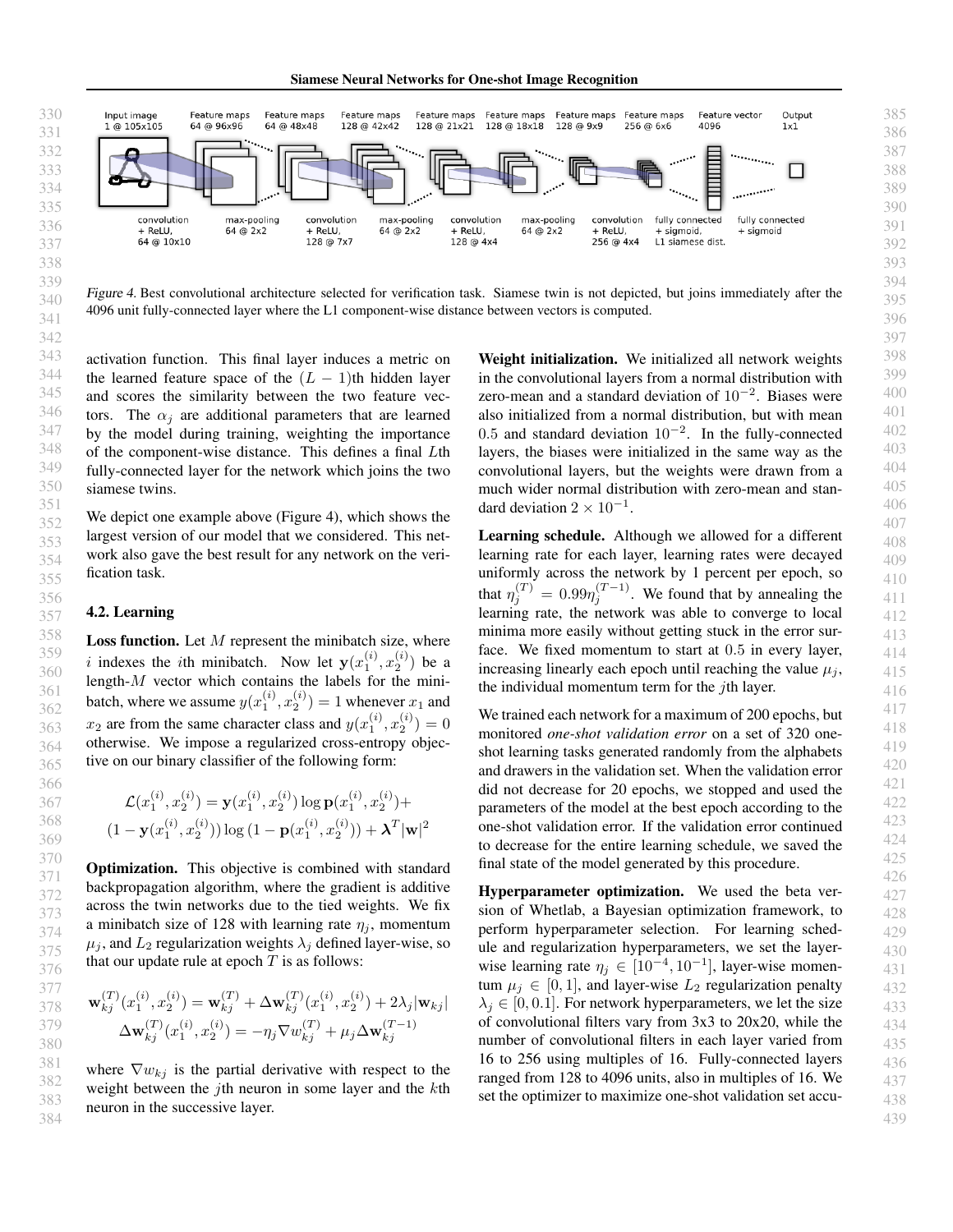| ちちちちち       | 世世世世世 | ぬ ぬぬぬぬ |
|-------------|-------|--------|
| ちちちちち       | 也せせせせ | ぬぬぬぬぬぬ |
| ちちちちち       | せせせせせ | ぬぬねぬぬ  |
| ちちちちち       | 也世世也也 | ぬぬぬねぬぬ |
| ちちちちち せせせせせ |       | ねぬねめぬ  |

Figure 5. A sample of random affine distortions generated for a single character in the Omniglot data set.

racy. The score assigned to a single Whetlab iteration was the highest value of this metric found during any epoch.

Affine distortions. In addition, we augmented the training set with small affine distortions (Figure 5). For each image pair  $x_1, x_2$ , we generate a pair of affine transformations  $T_1, T_2$  to yield  $x'_1 = T_1(x_1), x'_2 = T_2(x_2)$ , where  $T_1, T_2$  are determined stochastically by a multidimensional uniform distribution. So for an arbitrary transform T, we have  $T = (\theta, \rho_x, \rho_y, s_x, s_y, t_x, t_x)$ , with  $\theta \in$  $[-10.0, 10.0], \rho_x, \rho_y \in [-0.3, 0.3], s_x, s_y \in [0.8, 1.2],$  and  $t_x, t_y \in [-2, 2]$ . Each of these components of the transformation is included with probability 0.5.

### 5. Experiments

We trained our model on a subset of the Omniglot data set, which we first describe. We then provide details with respect to verification and one-shot performance.

#### 5.1. The Omniglot Dataset

The Omniglot data set was collected by Brenden Lake and his collaborators at MIT via Amazon's Mechanical Turk to produce a standard benchmark for learning from few examples in the handwritten character recognition domain [\(Lake](#page-7-0) [et al.,](#page-7-0)  $2011$ ).<sup>1</sup> Omniglot contains examples from 50 alphabets ranging from well-established international languages like Latin and Korean to lesser known local dialects. It also includes some fictitious character sets such as Aurek-Besh and Klingon (Figure 6).

The number of letters in each alphabet varies considerably from about 15 to upwards of 40 characters. All characters across these alphabets are produced a single time by each of 20 drawers Lake split the data into a 40 alphabet *background set* and a 10 alphabet *evaluation set*. We preserve these two terms in order to distinguish from the normal training, validation, and test sets that can be gener-



Figure 6. The Omniglot dataset contains a variety of different images from alphabets across the world.

ated from the background set in order to tune models for verification. The background set is used for developing a model by learning hyperparameters and feature mappings. Conversely, the evaluation set is used only to measure the one-shot classification performance.

#### 5.2. Verification

To train our verification network, we put together three different data set sizes with 30,000, 90,000, and 150,000 training examples by sampling random *same* and *different* pairs. We set aside sixty percent of the total data for training: 30 alphabets out of 50 and 12 drawers out of 20.

We fixed a uniform number of training examples per alphabet so that each alphabet receives equal representation during optimization, although this is not guaranteed to the individual character classes within each alphabet. By adding affine distortions, we also produced an additional copy of the data set corresponding to the augmented version of each of these sizes. We added eight transforms for each training example, so the corresponding data sets have 270,000, 810,000, and 1,350,000 effective examples.

To monitor performance during training, we used two strategies. First, we created a validation set for verification with 10,000 example pairs taken from 10 alphabets and 4 additional drawers. We reserved the last 10 alphabets and 4 drawers for testing, where we constrained these to be the

Table 1. Accuracy on Omniglot verification task (siamese convolutional neural net)

| Method                       | <b>Test</b> |
|------------------------------|-------------|
| 30k training                 |             |
| no distortions               | 90.61       |
| <i>affine distortions</i> x8 | 91.90       |
| 90k training                 |             |
| no distortions               | 91.54       |
| <i>affine distortions</i> x8 | 93.15       |
| 150k training                |             |
| no distortions               | 91.63       |
| <i>affine distortions</i> x8 | 93.42       |

<sup>493</sup> 494 <sup>1</sup>The complete data set can be obtained from Brenden Lake by request (brenden@cs.nyu.edu). Each character in Omniglot is a 105x105 binary-valued image which was drawn by hand on an online canvas. The stroke trajectories were collected alongside the composite images, so it is possible to incorporate temporal and structural information into models trained on Omniglot.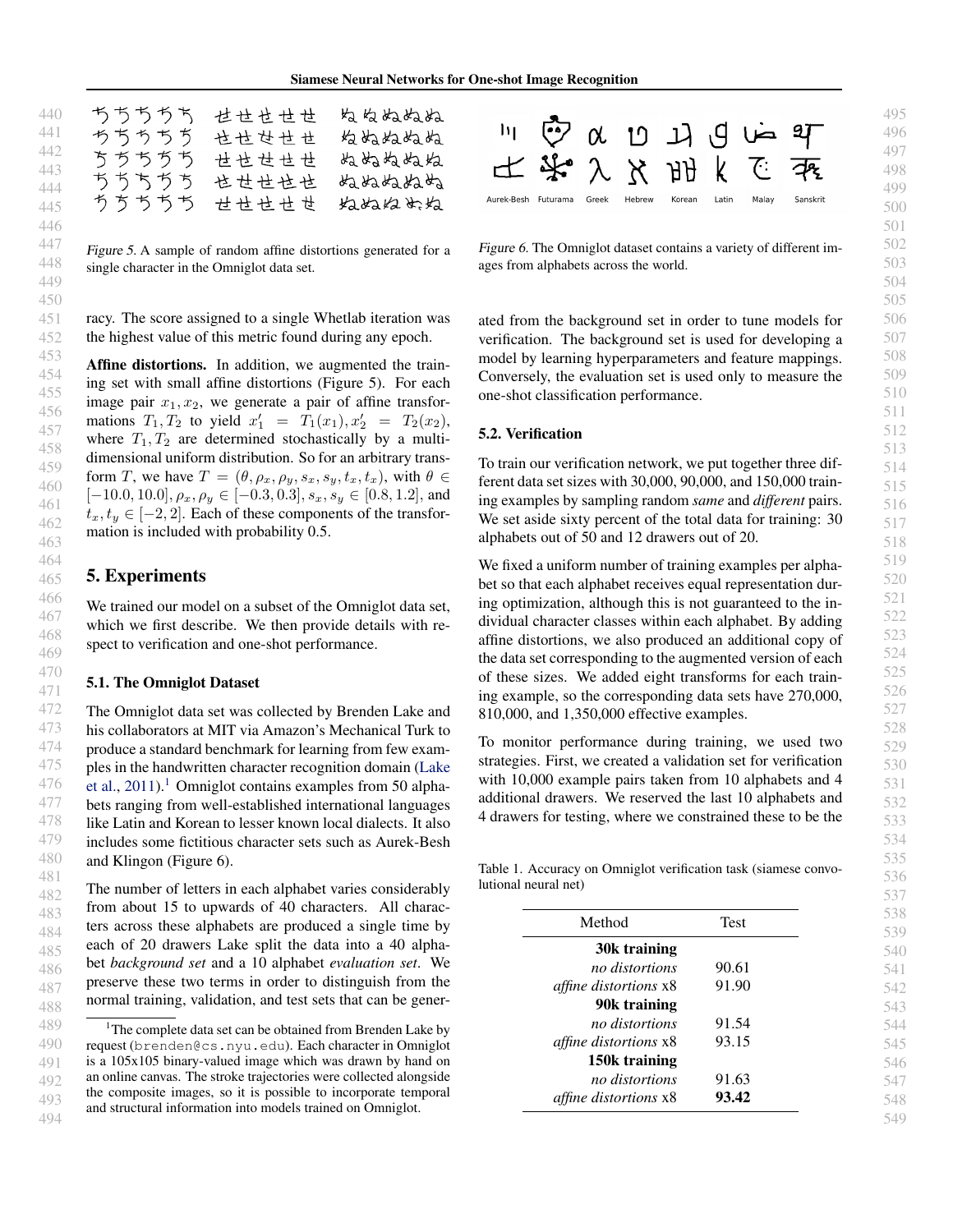#### Siamese Neural Networks for One-shot Image Recognition

| 医三脑膜炎细胞 化金酸醛酸处理素         |  |
|--------------------------|--|
| 医同血素细胞瘤 计多次自然处理器         |  |
| 经利润损失因利润 医动脉细胞瘤炎         |  |
| <b>医深植斑内细い类 马家和宽口细い类</b> |  |

Figure 7. Examples of first-layer convolutional filters learned by the siamese network. Notice filters adapt different roles: some look for very small point-wise features whereas others function like larger-scale edge detectors.

same ones used in Lake et al. [\(Lake et al.,](#page-7-0) [2013\)](#page-7-0). Our other strategy leveraged the same alphabets and drawers to generate a set of 320 one-shot recognition trials for the validation set which mimic the target task on the evaluation set. In practice, this second method of determining when to stop was at least as effective as the validation error for the verification task so we used it as our termination criterion.

In the table below (Table 1), we list the final verification results for each of the six possible training sets, where the listed test accuracy is reported at the best validation checkpoint and threshold. We report results across six different training runs, varying the training set size and toggling distortions.

In Figure 7, we have extracted the first 32 filters from both of our top two performing networks on the verification task, which were trained on the 90k and 150k data sets with affine distortions and the architecture shown in Figure 3. While there is some co-adaptation between filters, it is easy to see that some of the filters have assumed different roles with respect to the original input space.

#### 5.3. One-shot Learning

Once we have optimized a siamese network to master the verification task, we are ready to demonstrate the discriminative potential of our learned features at one-shot learning. Suppose we are given a test image x, some column vector which we wish to classify into one of  $C$  categories. We are also given some other images  $\{x_c\}_{c=1}^C$ , a set of column vectors representing examples of each of those  $C$  categories. We can now query the network using  $x, x_c$  as our input for a range of  $c = 1, \ldots, C$ .<sup>2</sup> Then predict the class corresponding to the maximum similarity.

 $C^* = \text{argmax}_c \mathbf{p}^{(c)}$ 

Table 2. Comparing best one-shot accuracy from each type of network against baselines.

| Method                                 | <b>Test</b> |
|----------------------------------------|-------------|
| <b>Humans</b>                          | 95.5        |
| Hierarchical Bayesian Program Learning | 95.2        |
| Affine model                           | 81.8        |
| <b>Hierarchical Deep</b>               | 65.2        |
| Deep Boltzmann Machine                 | 62.0        |
| <b>Simple Stroke</b>                   | 35.2        |
| 1-Nearest Neighbor                     | 21.7        |
| <b>Siamese Neural Net</b>              | 58.3        |
| <b>Convolutional Siamese Net</b>       | 92.0        |

To empirically evaluate one-shot learning performance, Lake developed a 20-way within-alphabet classification task in which an alphabet is first chosen from among those reserved for the evaluation set, along with twenty characters taken uniformly at random. Two of the twenty drawers are also selected from among the pool of evaluation drawers. These two drawers then produce a sample of the twenty characters. Each one of the characters produced by the first drawer are denoted as test images and individually compared against all twenty characters from the second drawer, with the goal of predicting the class corresponding to the test image from among all of the second drawer's characters. An individual example of a one-shot learning trial is depicted in Figure 7. This process is repeated twice for all alphabets, so that there are 40 one-shot learning trials for each of the ten evaluation alphabets. This constitutes a total of 400 one-shot learning trials, from which the classification accuracy is calculated.

The one-shot results are given in Table 2. We borrow the baseline results from [\(Lake et al.,](#page-7-0) [2013\)](#page-7-0) for comparison to our method. We also include results from a nonconvolutional siamese network with two fully-connected layers.

At 92 percent our convolutional method is stronger than any model except HBPL itself. which is only slightly behind human error rates. While HBPL exhibits stronger results overall, our top-performing convolutional network did not include any extra prior knowledge about characters or strokes such as generative information about the drawing process. This is the primary advantage of our model.

### 5.4. MNIST One-shot Trial

The Omniglot data set contains a small handful of samples for every possible class of letter; for this reason, the original authors refer to it as a sort of "MNIST transpose", where the number of classes far exceeds the number of training instances [\(Lake et al.,](#page-7-0) [2013\)](#page-7-0). We thought it would be in-

599 600

550

605 606 607

<sup>601</sup> 602 603 604 <sup>2</sup>This can be processed efficiently by appending  $C$  copies of **x** into a single matrix **X** and stacking  $\mathbf{x}_c^T$  in rows to form another matrix  $X_C$  so that we can perform just one feedforward pass with minibatch size C using input  $X, X_C$ .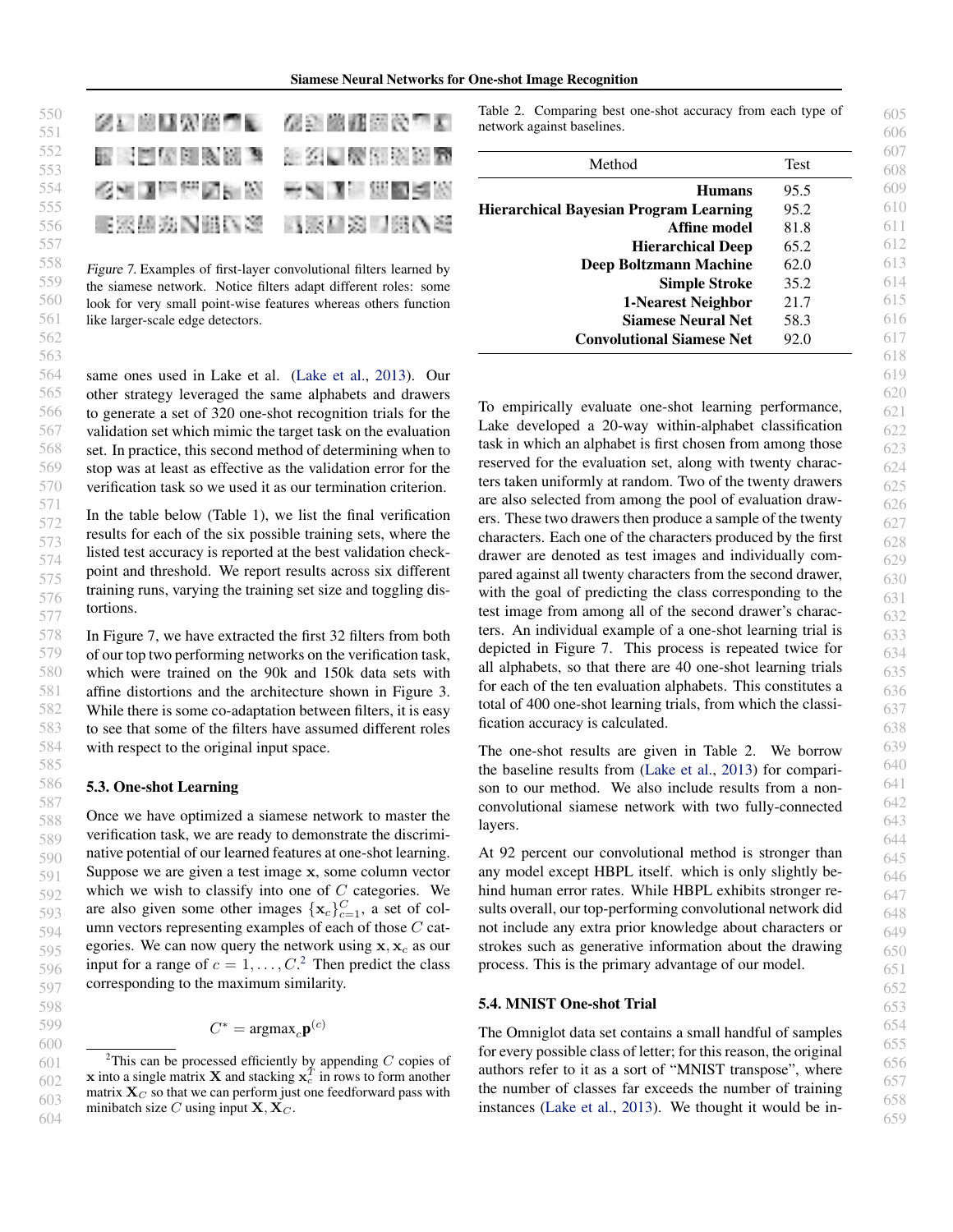<span id="page-6-0"></span>

|       |  | Table 3. Results from MNIST 10-versus-1 one-shot classification |
|-------|--|-----------------------------------------------------------------|
| task. |  |                                                                 |

| Method                           | <b>Test</b> |
|----------------------------------|-------------|
| 1-Nearest Neighbor               | 26.5        |
| <b>Convolutional Siamese Net</b> | 70.3        |

teresting to monitor how well a model trained on Omniglot can generalize to MNIST, where we treat the 10 digits in MNIST as an alphabet and then evaluate a 10-way oneshot classification task. We followed a similar procedure to Omniglot, generating 400 one-shot trials on the MNIST test set, but excluding any fine tuning on the training set. All 28x28 images were upsampled to 35x35, then given to a reduced version of our model trained on 35x35 images from Omniglot which were downsampled by a factor of 3. We also evaluated the nearest-neighbor baseline on this task.

Table 3 shows the results from this experiment. The nearest neighbor baseline provides similar performance to Omniglot, while the performance of the convolutional network drops by a more significant amount. However, we are still able to achieve reasonable generalization from the features learned on Ominglot without training at all on MNIST.

### 6. Conclusions

We have presented a strategy for performing one-shot classification by first learning deep convolutional siamese neural networks for verification. We outlined new results comparing the performance of our networks to an existing state-of-the-art classifier developed for the Omniglot data set. Our networks outperform all available baselines by a significant margin and come close to the best numbers achieved by the previous authors. We have argued that the strong performance of these networks on this task indicate not only that human-level accuracy is possible with our metric learning approach, but that this approach should extend to one-shot learning tasks in other domains, especially for image classification.

In this paper, we only considered training for the verification task by processing image pairs and their distortions using a global affine transform. We have been experimenting with an extended algorithm that exploits the data about the individual stroke trajectories to produce final computed distortions (Figure 8). By imposing local affine transformations on the strokes and overlaying them into a composite image, we are hopeful that we can learn features which are better adapted to the variations that are commonly seen in new examples.

| Þ             | Þ  | Þ   | D   | Þ           |
|---------------|----|-----|-----|-------------|
| Þ             | Þ  | Þ   | P   | Þ           |
| P             | Þ  | Þ   | ₽   | q           |
| $\mathcal{D}$ | Þ  | Þ   | ₽   | g           |
| ー             | (£ | ーリ  | J)  | ſf          |
| 3)            | 3) | ने) | 4)  | 打           |
| $\downarrow$  | ţ) | り   | ने) | 孔           |
| 爿             | ĮJ | リノ  | F)  | $\bigoplus$ |

Figure 8. Two sets of stroke distortions for different characters from Omniglot. Columns depict characters sampled from different drawers. Row 1: original images. Row 2: global affine transforms. Row 3: affine transforms on strokes. Row 4: global affine transforms layered on top of stroke transforms. Notice how stroke distortions can add noise and affect the spatial relations between individual strokes.

### References

- Bengio, Yoshua. Learning deep architectures for ai. *Foundations and Trends in Machine Learning*, 2(1):1–127, 2009.
- Bromley, Jane, Bentz, James W, Bottou, Léon, Guyon, Isabelle, LeCun, Yann, Moore, Cliff, Sackinger, Ed- ¨ uard, and Shah, Roopak. Signature verification using a siamese time delay neural network. *International Journal of Pattern Recognition and Artificial Intelligence*, 7 (04):669–688, 1993.
- Chopra, Sumit, Hadsell, Raia, and LeCun, Yann. Learning a similarity metric discriminatively, with application to face verification. In *Computer Vision and Pattern Recognition, 2005. CVPR 2005. IEEE Computer Society Conference on*, volume 1, pp. 539–546. IEEE, 2005.
- Fe-Fei, Li, Fergus, Robert, and Perona, Pietro. A bayesian approach to unsupervised one-shot learning of object categories. In *Computer Vision, 2003. Proceedings. Ninth IEEE International Conference on*, pp. 1134– 1141. IEEE, 2003.
- Fei-Fei, Li, Fergus, Robert, and Perona, Pietro. One-shot learning of object categories. *Pattern Analysis and Machine Intelligence, IEEE Transactions on*, 28(4):594– 611, 2006.